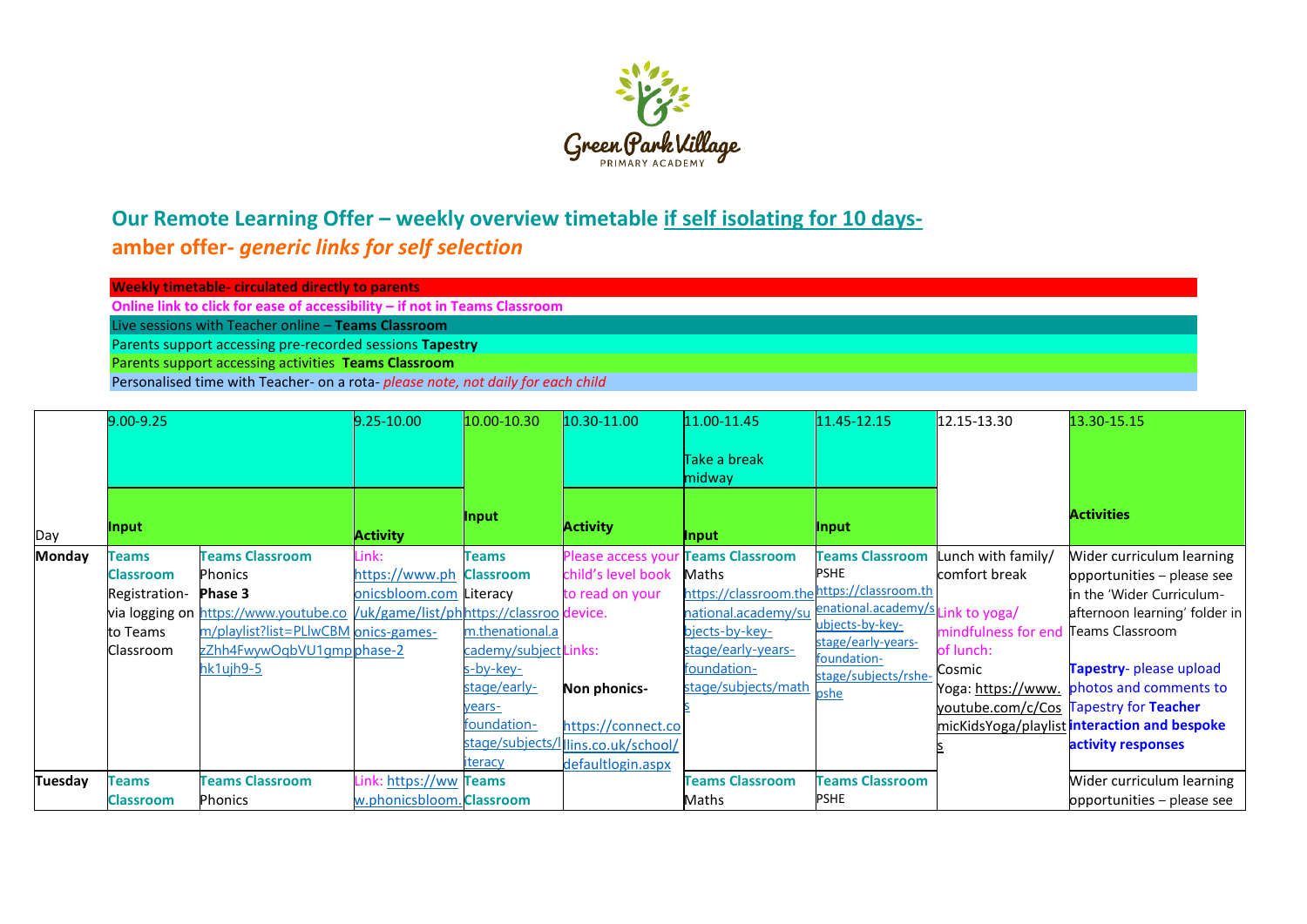

|           | Registration- Phase 3           |                                                  | com/uk/game/lisLiteracy               |                                     | <b>Phonics-</b>                                     | https://classroom.thehttps://classroom.th Goodnight                          |                                    |                                      | in the 'Wider Curriculum-                                  |
|-----------|---------------------------------|--------------------------------------------------|---------------------------------------|-------------------------------------|-----------------------------------------------------|------------------------------------------------------------------------------|------------------------------------|--------------------------------------|------------------------------------------------------------|
|           |                                 | via logging on https://www.youtube.co t/phonics- |                                       |                                     |                                                     | https://classroo.https://ops.collins.hational.academy/su.enational.academy/s |                                    |                                      | Yoga: https://www. afternoon learning' folder in           |
|           | to Teams                        | m/playlist?list=PLIwCBM games-phase-2            |                                       |                                     | m.thenational.a openpage.com/ss bjects-by-key-      |                                                                              | ubjects-by-key-                    | youtube.com/watch Teams Classroom    |                                                            |
|           | Classroom                       | zZhh4FwywOqbVU1qmp                               |                                       |                                     | cademy/subjecto/login?service=ht stage/early-years- |                                                                              | stage/early-years-                 | ?v=4lfjNAXGPzA                       | Tapestry- please upload                                    |
|           |                                 | hk1ujh9-5                                        |                                       | s-by-key-                           | tps%3A//ebooks.c foundation-                        |                                                                              | foundation-                        |                                      | photos and comments to                                     |
|           |                                 |                                                  |                                       | stage/early-                        |                                                     | ollinsopenpage.co stage/subjects/math                                        | stage/subjects/rshe-               | Good morning                         | <b>Tapestry for Teacher</b>                                |
|           |                                 |                                                  |                                       | years-                              | m/wr/index.html&s                                   |                                                                              | pshe                               |                                      | yoga: https://www.yinteraction and bespoke                 |
|           |                                 |                                                  |                                       | foundation-                         | eulogin=true                                        |                                                                              | Music                              | outube.com/watch? activity responses |                                                            |
|           |                                 |                                                  |                                       | stage/subjects/l                    |                                                     |                                                                              | https://classroom.th v=u-a4iOERMRs |                                      | <b>KUW</b>                                                 |
|           |                                 |                                                  |                                       | <u>iteracy</u>                      |                                                     |                                                                              | enational.academy/s                |                                      | https://classroom.thenatio                                 |
|           |                                 |                                                  |                                       |                                     |                                                     |                                                                              | ubjects-by-key-                    |                                      | nal.academy/subjects-by-                                   |
|           |                                 |                                                  |                                       |                                     |                                                     |                                                                              | stage/early-years-                 |                                      | key-stage/early-years-                                     |
|           |                                 |                                                  |                                       |                                     |                                                     |                                                                              | foundation-                        |                                      | foundation-                                                |
|           |                                 |                                                  |                                       |                                     |                                                     |                                                                              | stage/subjects/musi                |                                      | stage/subjects/understandi                                 |
|           |                                 |                                                  |                                       |                                     |                                                     |                                                                              |                                    |                                      | ng-the-world                                               |
| Wednesday | <b>Teams</b>                    |                                                  | https://ww Teams<br>ink               |                                     |                                                     | <b>Teams Classroom</b>                                                       | <b>Teams Classroom</b>             |                                      | Wider curriculum learning                                  |
|           | <b>Classroom</b>                |                                                  | w.phonicsbloom. Classroom             |                                     |                                                     | Maths                                                                        | <b>PSHE</b>                        |                                      | opportunities - please see                                 |
|           |                                 |                                                  |                                       |                                     |                                                     |                                                                              |                                    |                                      |                                                            |
|           |                                 |                                                  |                                       |                                     |                                                     |                                                                              |                                    |                                      |                                                            |
|           | Registration-<br>via logging on |                                                  | com/uk/game/lisLiteracy<br>t/phonics- |                                     |                                                     | https://classroom.the https://classroom.th                                   |                                    |                                      | in the 'Wider Curriculum-<br>afternoon learning' folder in |
|           | to Teams                        |                                                  | games-phase-2                         | https://classroo<br>m.thenational.a |                                                     | national.academy/su enational.academy/s<br>bjects-by-key-                    | ubjects-by-key-                    |                                      | Teams Classroom                                            |
|           | Classroom                       |                                                  |                                       | cademy/subject                      |                                                     | stage/early-years-                                                           | stage/early-years-                 |                                      | Tapestry- please upload                                    |
|           |                                 | <b>Teams Classroom</b>                           |                                       | s-by-key-                           |                                                     | foundation-                                                                  | foundation-                        |                                      | photos and comments to                                     |
|           |                                 | <b>Phonics</b>                                   |                                       | stage/early-                        |                                                     | stage/subjects/math                                                          | stage/subjects/rshe-               |                                      | Tapestry for Teacher                                       |
|           |                                 | Phase 3                                          |                                       | vears-                              |                                                     |                                                                              | oshe<br>Music                      |                                      | interaction and bespoke                                    |
|           |                                 | https://www.youtube.co                           |                                       | foundation-                         |                                                     |                                                                              | https://classroom.th               |                                      | activity responses                                         |
|           |                                 | m/playlist?list=PLIwCBM                          |                                       | stage/subjects/l                    |                                                     |                                                                              | enational.academy/                 |                                      | <b>KUW</b>                                                 |
|           |                                 | zZhh4FwywQqbVU1qmp                               |                                       | <u>iteracy</u>                      |                                                     |                                                                              | ubjects-by-key-                    |                                      | https://classroom.thenatio                                 |
|           |                                 | hk1ujh9-5                                        |                                       |                                     |                                                     |                                                                              | stage/early-years-                 |                                      | nal.academy/subjects-by-                                   |
|           |                                 |                                                  |                                       |                                     |                                                     |                                                                              | foundation-                        |                                      | key-stage/early-years-                                     |
|           |                                 |                                                  |                                       |                                     |                                                     |                                                                              | stage/subjects/musi                |                                      | foundation-                                                |
|           |                                 |                                                  |                                       |                                     |                                                     |                                                                              |                                    |                                      | stage/subjects/understandi                                 |
|           |                                 |                                                  |                                       |                                     |                                                     |                                                                              |                                    |                                      | ng-the-world                                               |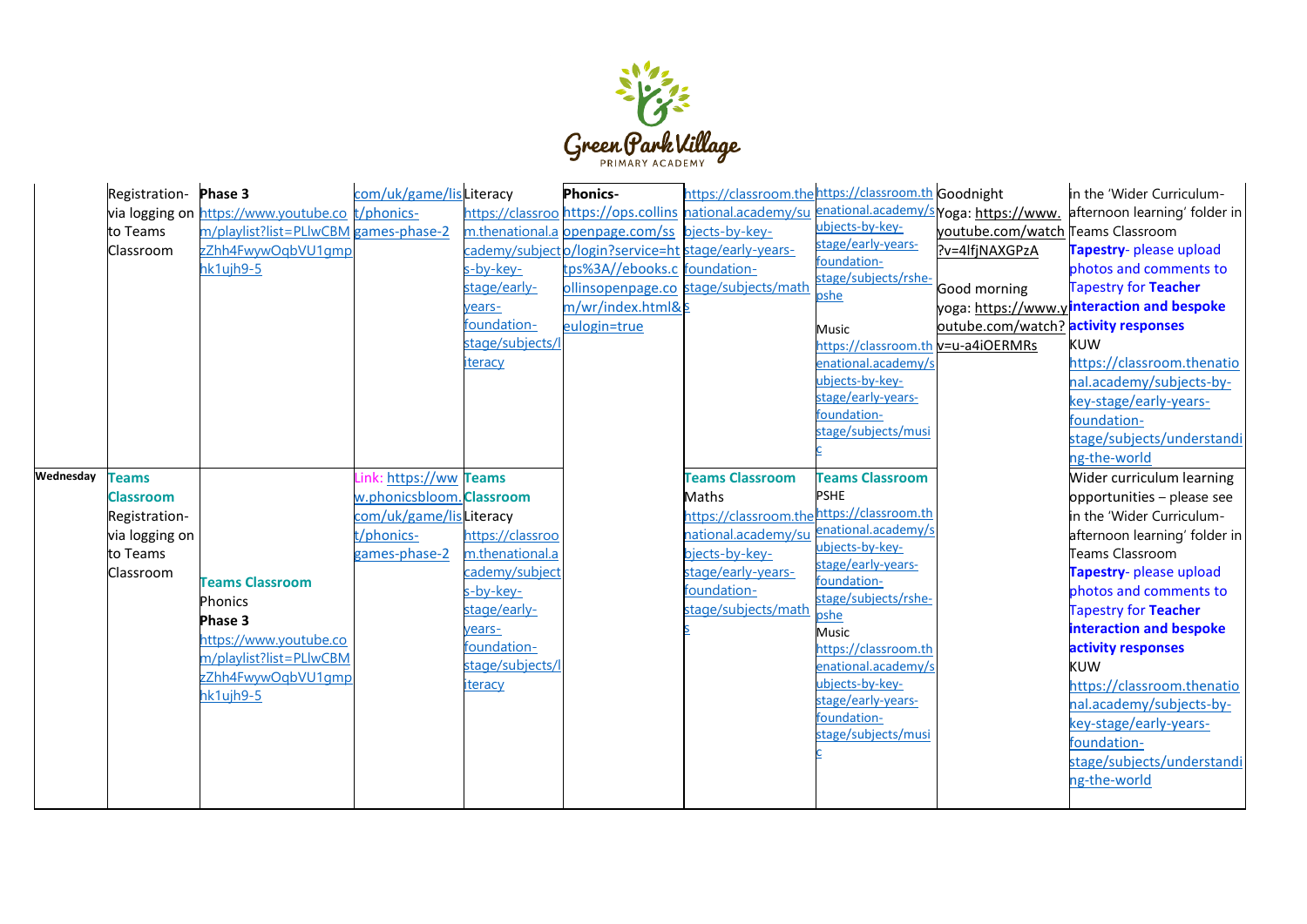

| Thursday | <b>Teams</b><br><b>Classroom</b><br>Registration-<br>via logging on<br>to Teams<br>Classroom | <b>Teams Classroom</b><br>Phonics<br>Phase 3<br>https://www.youtube.co<br>m/playlist?list=PLIwCBM<br>zZhh4FwywOqbVU1qmp<br>hk1ujh9-5 | Link: https://ww Teams<br>w.phonicsbloom. Classroom<br>com/uk/game/lisLiteracy<br>t/phonics-<br>games-phase-2 | https://classroo<br>m.thenational.a<br>cademy/subject<br>s-by-key-<br>stage/early-<br>years-<br>foundation-<br>stage/subjects/l<br>iteracy |  |
|----------|----------------------------------------------------------------------------------------------|--------------------------------------------------------------------------------------------------------------------------------------|---------------------------------------------------------------------------------------------------------------|--------------------------------------------------------------------------------------------------------------------------------------------|--|
| Friday   | <b>Teams</b><br><b>Classroom</b>                                                             |                                                                                                                                      | Link:<br>https://www.ph                                                                                       | <b>Teams</b><br><b>Classroom</b>                                                                                                           |  |
|          | Registration-<br>via logging on<br>to Teams<br>Classroom                                     | <b>Teams Classroom</b><br>Phonics<br>Phase 3<br>https://www.youtube.co<br>m/playlist?list=PLIwCBM<br>zZhh4FwywOqbVU1qmp<br>hk1ujh9-5 | onicsbloom.com Literacy<br>/uk/game/list/phhttps://classroo<br>onics-games-<br>phase-2                        | m.thenational.a<br>cademy/subject<br>s-by-key-<br>stage/early-<br>years-<br>foundation-<br>stage/subjects/l<br><u>iteracy</u>              |  |

| <b>Teams Classroom</b><br>Maths<br>https://classroom.th<br>enational.academy/<br>subjects-by-key-<br>stage/early-years-<br>foundation-<br>stage/subjects/math <sub>pshe</sub><br>For additional<br>practise:<br>https://www.topmarkubjects-by-key-<br>s.co.uk/learning-to-<br>count/ladybird-spots                 | <b>Teams Classroom</b><br><b>PSHE</b><br>https://classroom.th<br>enational.academy/s<br>ubjects-by-key-<br>stage/early-years-<br>foundation-<br>stage/subjects/rshe-<br>Music<br>https://classroom.th<br>enational.academy/s<br>stage/early-years-<br>foundation-<br>stage/subjects/musi<br>Ċ |
|--------------------------------------------------------------------------------------------------------------------------------------------------------------------------------------------------------------------------------------------------------------------------------------------------------------------|-----------------------------------------------------------------------------------------------------------------------------------------------------------------------------------------------------------------------------------------------------------------------------------------------|
| <b>Teams Classroom</b><br>Maths<br>https://classroom.thhttps://classroom.th<br>enational.academy/<br>subjects-by-key-<br>stage/early-years-<br>foundation-<br>stage/subjects/math<br>For additional<br>practise:<br>https://www.topmarky/subjects-by-key-<br>s.co.uk/learning-to-<br>count/underwater-<br>counting | <b>Teams Classroom</b><br><b>PSHE</b><br>enational.academy/s<br>ubjects-by-key-<br>stage/early-years-<br>foundation-<br>stage/subjects/rshe-<br>pshe<br>Music<br>https://classroom.t<br>henational.academ<br>stage/early-years-<br>foundation-                                                |

Wider curriculum learning opportunities – please see in the 'Wider Curriculum afternoon learning' folder in Teams Classroom **Tapestry** - please upload photos and comments to Tapestry for **Teacher interaction and bespoke activity responses** KUW [https://classroom.thenatio](https://classroom.thenational.academy/subjects-by-key-stage/early-years-foundation-stage/subjects/understanding-the-world) [nal.academy/subjects](https://classroom.thenational.academy/subjects-by-key-stage/early-years-foundation-stage/subjects/understanding-the-world) -by - key[-stage/early](https://classroom.thenational.academy/subjects-by-key-stage/early-years-foundation-stage/subjects/understanding-the-world)-years[foundation](https://classroom.thenational.academy/subjects-by-key-stage/early-years-foundation-stage/subjects/understanding-the-world) [stage/subjects/understandi](https://classroom.thenational.academy/subjects-by-key-stage/early-years-foundation-stage/subjects/understanding-the-world) ng -the [-worl](https://classroom.thenational.academy/subjects-by-key-stage/early-years-foundation-stage/subjects/understanding-the-world) d Wider curriculum learning opportunities – please see in the 'Wider Curriculum afternoon learning' folder in Teams Classroom **Tapestry** - please upload photos and comments to Tapestry for **Teacher interaction and bespoke activity responses** Teacher check in FaceTime calls - once per week per child/ family KUW